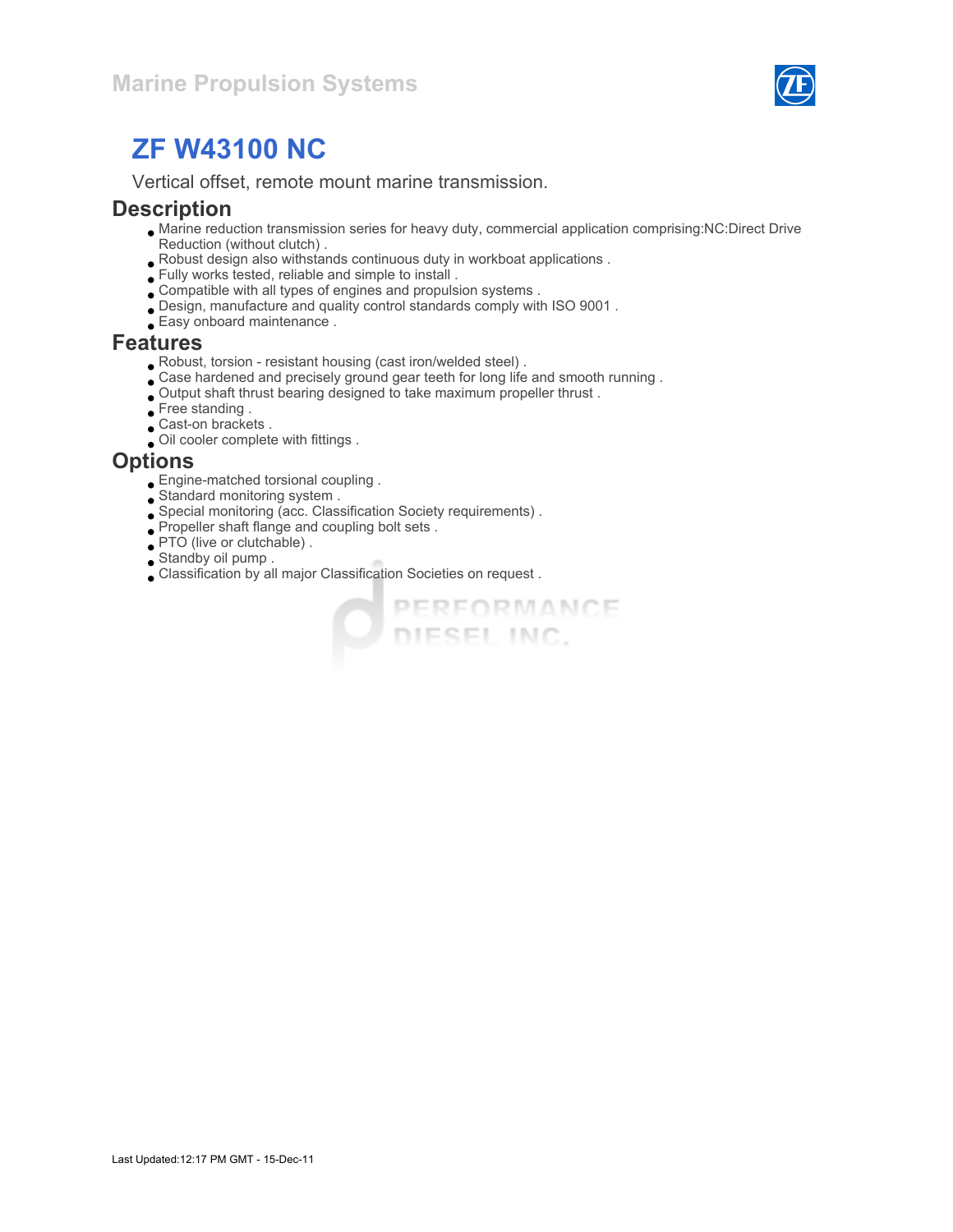# ZF W43100 NC

# Ratings

## Continuous Duty

| <b>RATIOS</b>        | MAX. TORQUE POWER/RPM |       |                                                   |    | <b>INPUT POWER CAPACITY</b> |         |           |         |           | MAX.     |            |
|----------------------|-----------------------|-------|---------------------------------------------------|----|-----------------------------|---------|-----------|---------|-----------|----------|------------|
| <b>FEWS</b>          | Nm                    | ftlb  | <b>kW</b>                                         | hp | kW                          | hp      | <b>kW</b> | hp      | kW        | hp       | <b>RPM</b> |
|                      |                       |       |                                                   |    |                             | 600 rpm |           | 750 rpm |           | 1000 rpm |            |
| 2.516                | 58828                 | 43389 | 6.1600 8.2607 3696 4956 4620 6196                 |    |                             |         |           |         | 6160      | 8261     | 1000       |
| 3.037                | 55581                 | 40994 | 5.8200 7.8047 3492 4683 4365 5854                 |    |                             |         |           |         | 5820      | 7805     | 1000       |
| 3.500                | 51857                 |       | 38248 5.4301 7.2818 3258 4369 4073 5461           |    |                             |         |           |         | 5430      | 17282    | 1000       |
| 3.739                | 50233                 |       | 37050 5.2600 7.0538 3156 4232 3945 5290           |    |                             |         |           |         | 5260      | 7054     | 1000       |
| $\blacksquare$ 3.909 | 47869                 |       | 35306 5.0125 6.7218 3007 4033 3759 5041           |    |                             |         |           |         | 5012 6722 |          | 1000       |
| 4.478                | 44071                 | 32505 | 4.6148 6.1885 2769 3713 3461                      |    |                             |         |           | 4641    | 4615      | 6189     | 1000       |
| 4.684                | 42247                 | 31160 | 4.4238 5.9324 2654  3559  3318  4449  4424        |    |                             |         |           |         |           | 5932     | 1000       |
| 4.952                | 39861                 | 29400 | 4.1739 5.5973 2504  3358  3130  4198  4174        |    |                             |         |           |         |           | 5597     | 1000       |
| 5.579                | 31410                 | 23167 | 3.2890 4.4106 1973 2646 2467 3308 3289            |    |                             |         |           |         |           | 4411     | 1000       |
| 5.950                | 27179                 |       | 20046 2.8460 3.8165 1708 2290 2134 2862 2846 3817 |    |                             |         |           |         |           |          | 1000       |

\* Special Order Ratio.

Ratings shown for the ZF W17000, and larger gearboxes, are valid for applications without ice classification and comply with BV (Bureau Veritas) rules.



Last Updated:12:17 PM GMT - 15-Dec-11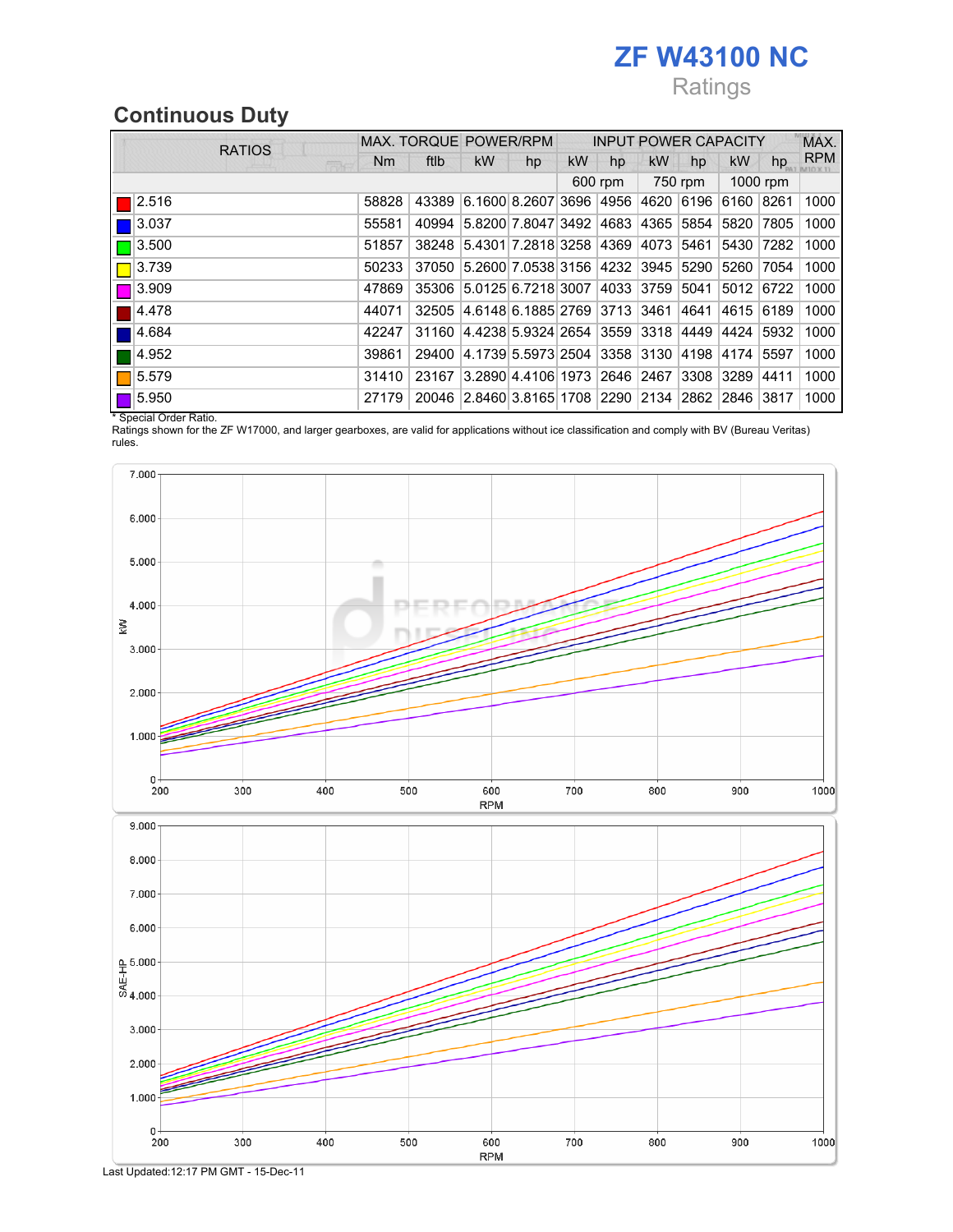



| MIU X 1<br>mm (inches) |                |                |                            |                |             |            |            |  |  |
|------------------------|----------------|----------------|----------------------------|----------------|-------------|------------|------------|--|--|
| A                      | B <sub>1</sub> | B <sub>2</sub> | H1                         | H <sub>2</sub> |             | U          |            |  |  |
| 770 (30.3)             | 995 (39.2)     | 995 (39.2)     | 900(35.4)                  | 1,432 (56.4)   | 1,100(43.3) | 985 (38.8) | 340 (13.4) |  |  |
| Weight kg (lb)         |                |                | Oil Capacity Litre (US qt) |                |             |            |            |  |  |
| 6,800 (14,960)         |                |                | 370 (392)                  |                |             |            |            |  |  |

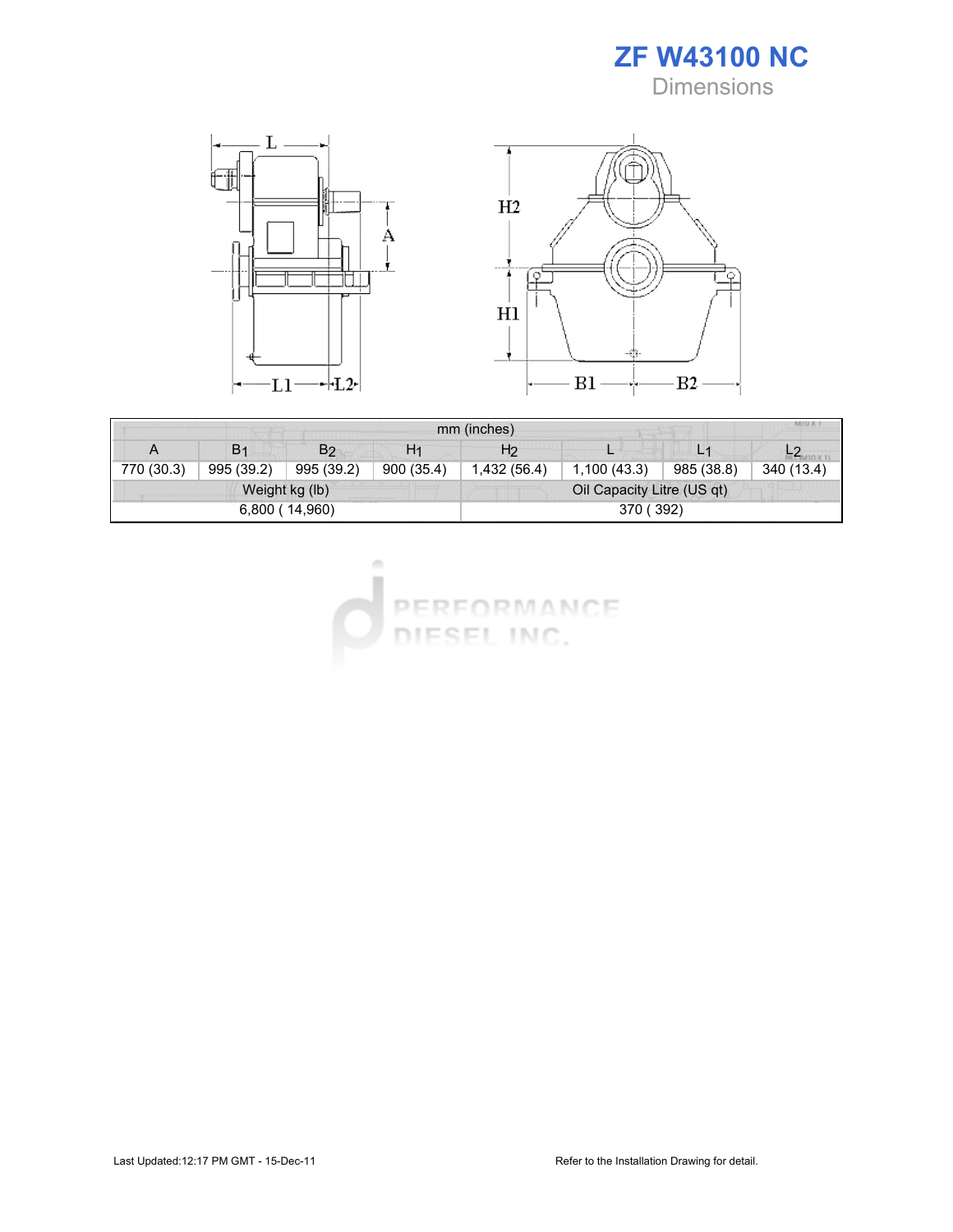

#### PTO Configurations



PTO4 (Clutchable)

PTO5 (Live)